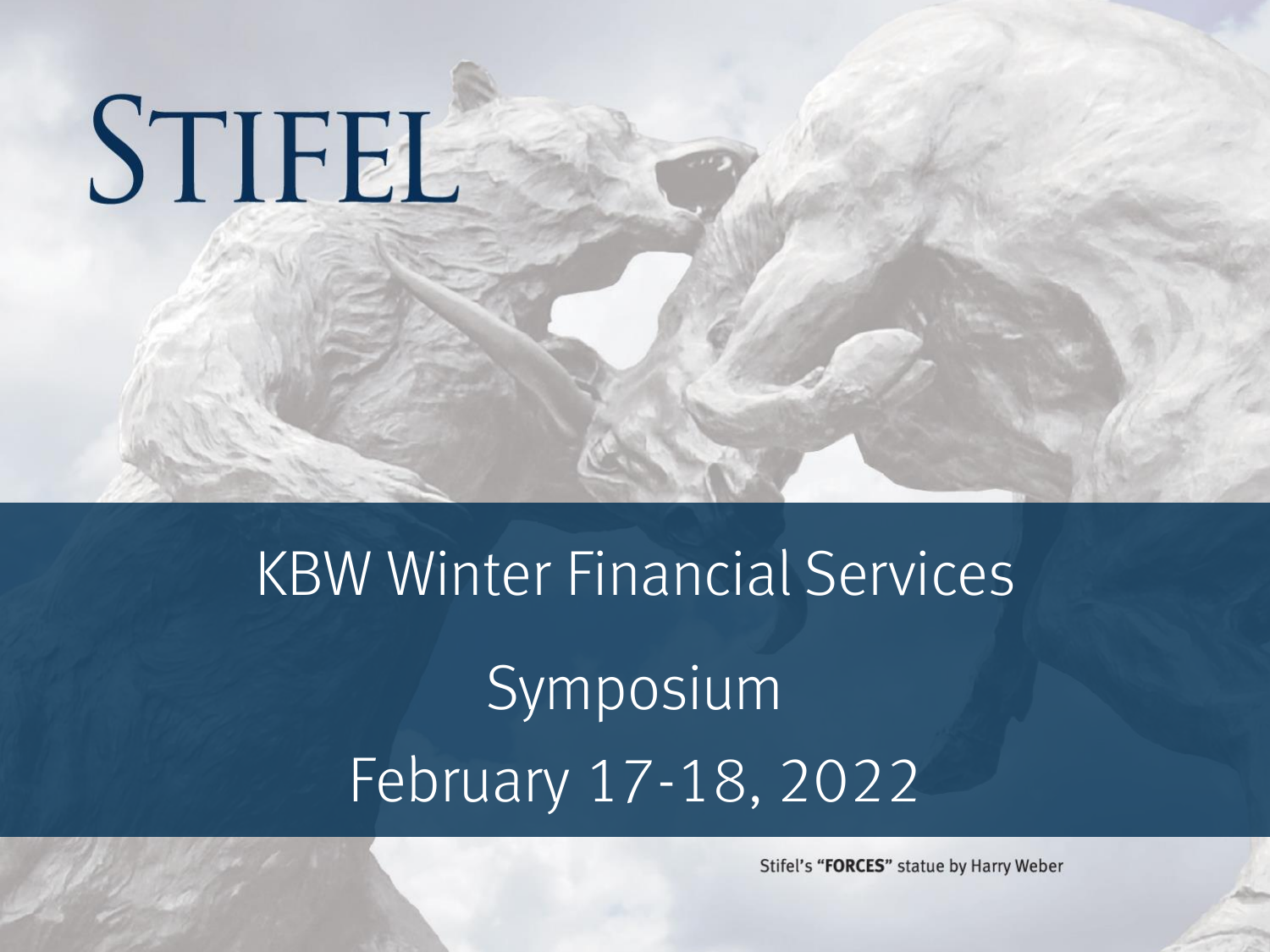# Disclaimer

#### Forward-Looking Statements

This presentation may contain "forward-looking statements" within the meaning of the Private Securities Litigation Reform Act of 1995 that involve significant risks, assumptions, and uncertainties, including statements relating to the market opportunity and future business prospects of Stifel Financial Corp., as well as Stifel, Nicolaus & Company, Incorporated and its subsidiaries (collectively, "SF" or the "Company"). These statements can be identified by the use of the words "may," "will," "should," "could," "would," "plan," "potential," "estimate," "project," "believe," "intend," "anticipate," "expect," and similar expressions. In particular, these statements may refer to our goals, intentions, and expectations, our business plans and growth strategies, our ability to integrate and manage our acquired businesses, estimates of our risks and future costs and benefits, and forecasted demographic and economic trends relating to our industry.

You should not place undue reliance on any forward-looking statements, which speak only as of the date they were made. We will not update these forward-looking statements, even though our situation may change in the future, unless we are obligated to do so under federal securities laws.

Actual results may differ materially and reported results should not be considered as an indication of future performance. Factors that could cause actual results to differ are included in the Company's annual and quarterly reports and from time to time in other reports filed by the Company with the Securities and Exchange Commission and include, among other things, changes in general economic and business conditions, actions of competitors, regulatory and legal actions, changes in legislation, and technology changes.

#### Use of Non-GAAP Financial Measures

The Company utilized certain non-GAAP calculations as additional measures to aid in understanding and analyzing the Company's financial results for the twelve months ended December 31, 2021. Specifically, the Company believes that the non-GAAP measures provide useful information by excluding certain items that may not be indicative of the Company's core operating results and business outlook. The Company believes that these non-GAAP measures will allow for a better evaluation of the operating performance of the business and facilitate a meaningful comparison of the Company's results in the current period to those in prior and future periods. Reference to these non-GAAP measures should not be considered as a substitute for results that are presented in a manner consistent with GAAP. These non-GAAP measures are provided to enhance investors' overall understanding of the Company's current financial performance. The non-GAAP financial information should be considered in addition to, not as a substitute for or as being superior to, operating income, cash flows, or other measures of financial performance prepared in accordance with GAAP. These non-GAAP measures primarily exclude expenses which management believes are, in some instances, nonrecurring and not representative of ongoing business.

A limitation of utilizing these non-GAAP measures is that the GAAP accounting effects of these charges do, in fact, reflect the underlying financial results of the Company's business and these effects should not be ignored in evaluating and analyzing its financial results. Therefore, the Company believes that GAAP measures and the same respective non-GAAP measures of the Company's financial performance should be considered together.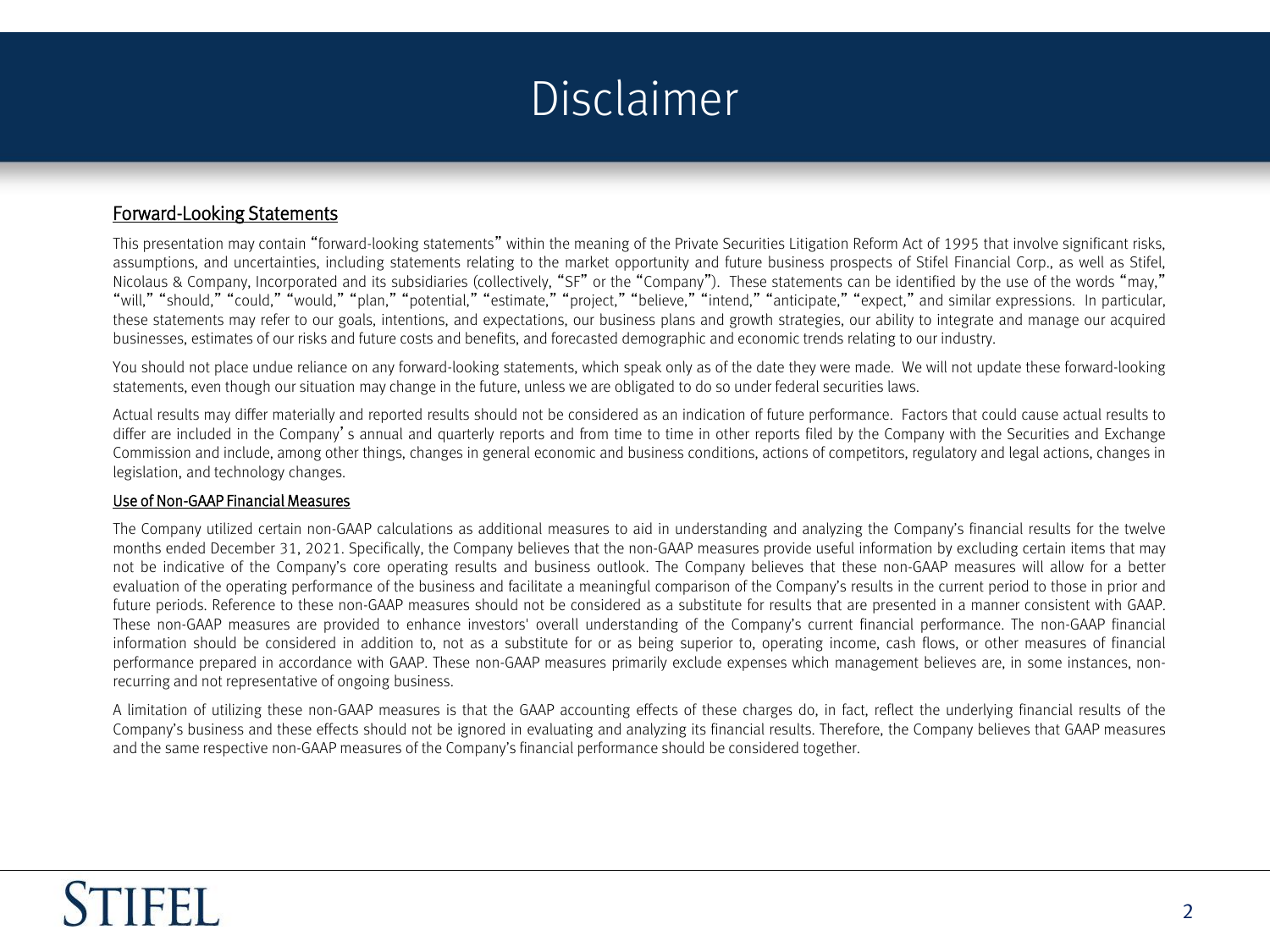# A History of Organic Growth & Acquisitions

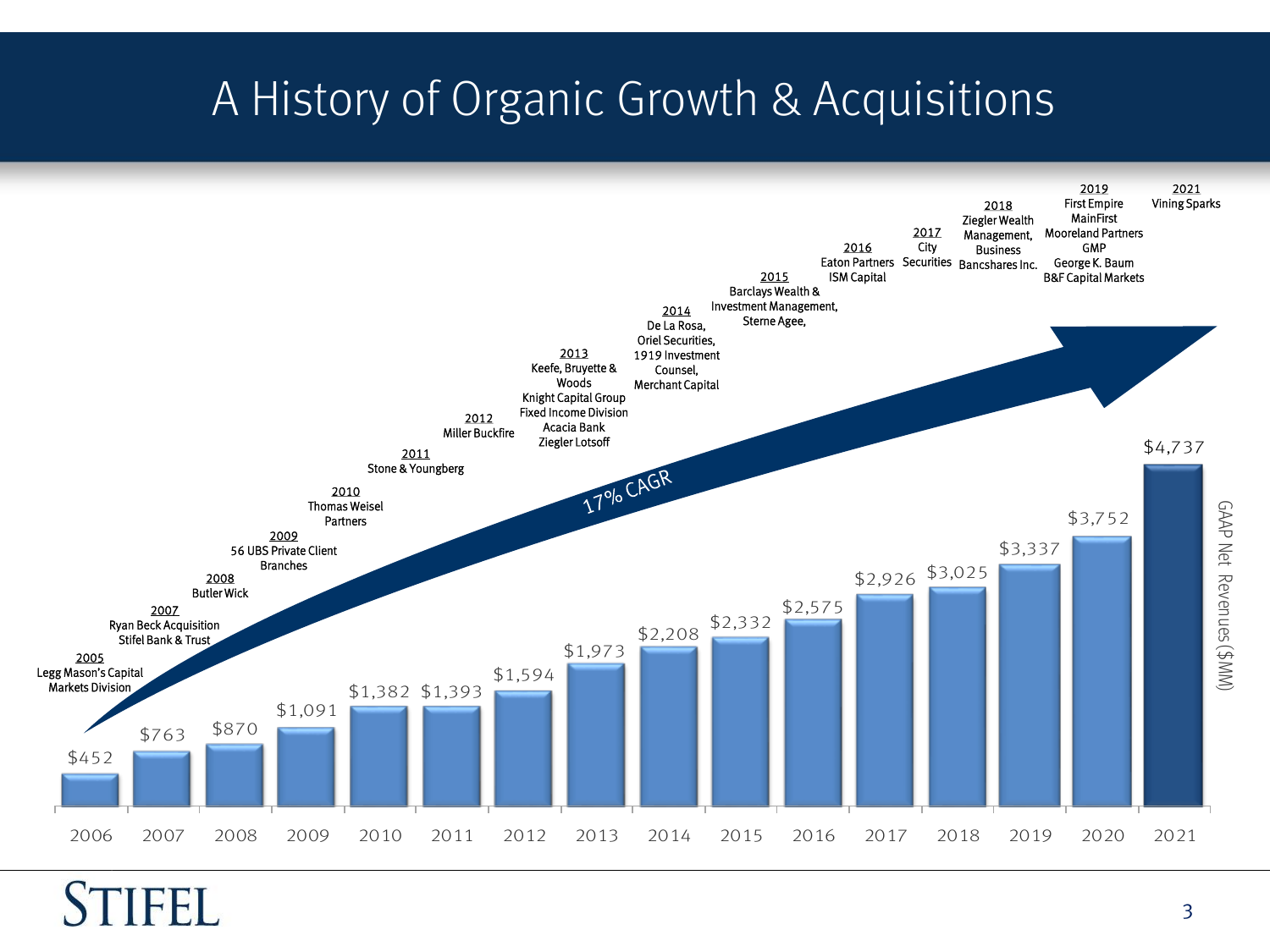### A Diversified Growth Company



#### Pre-tax Margin<sup>1</sup>





#### Revenue Contribution by Segment

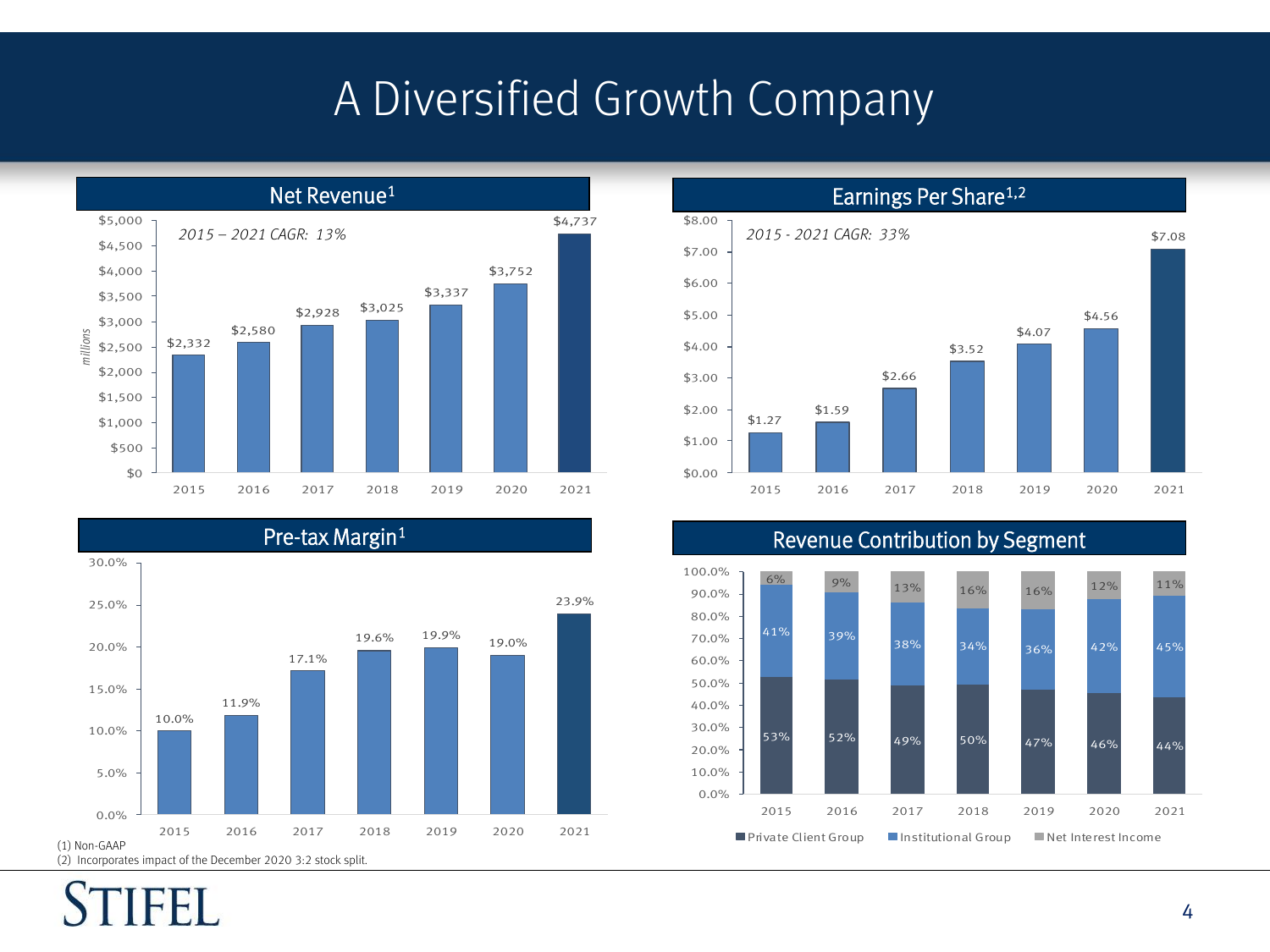

# Business Overview

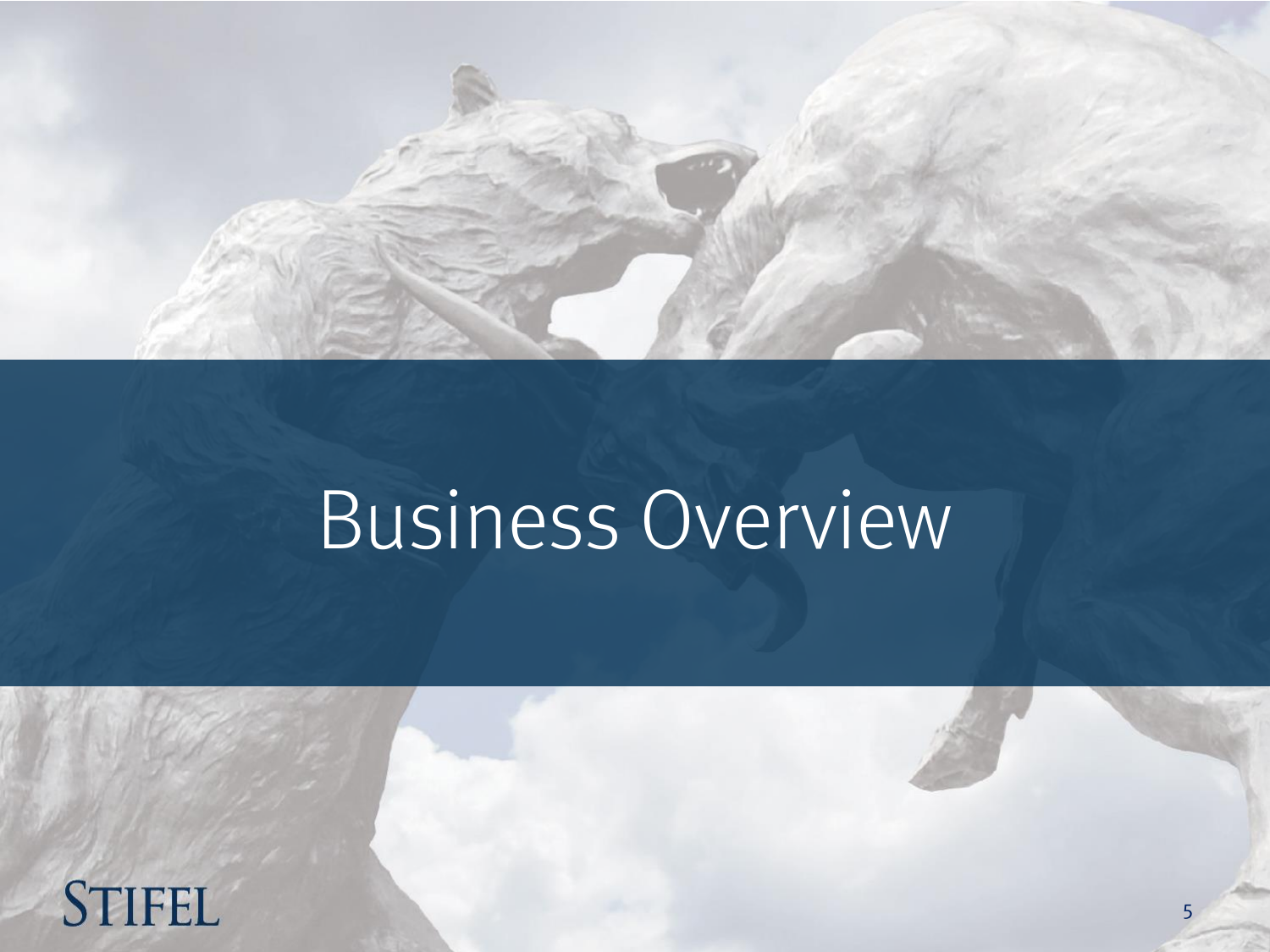# Stifel – Premier Investment Bank and Wealth Management Firm



- Usingleright Upitalization (3) Low leverage (6.8x) (1) (2), \$5.0 billion market capitalization (3) Usingleright M L
- 27% Insider ownership aligns employees' interests with other shareholders  $^{(4)}$
- **Approximately 8,700 full-time associates**<sup>(1)</sup>
- Balanced business mix (55% GWM / 45% IG) (2021 net revenues)
- National presence with 2,318 financial advisors<sup>(1)</sup>
- $\blacksquare$  4<sup>th</sup> largest U.S. equity research platform with approximately 1,126 stocks under coverage<sup>(1)</sup>
- Broad investment banking and institutional sales and trading capabilities domestic and international
- (1) As of 12/31/2021
- (2) Assets / equity. (3) As of 02/10/2022

Insider ownership percentage includes all units outstanding, as of March 29, 2021.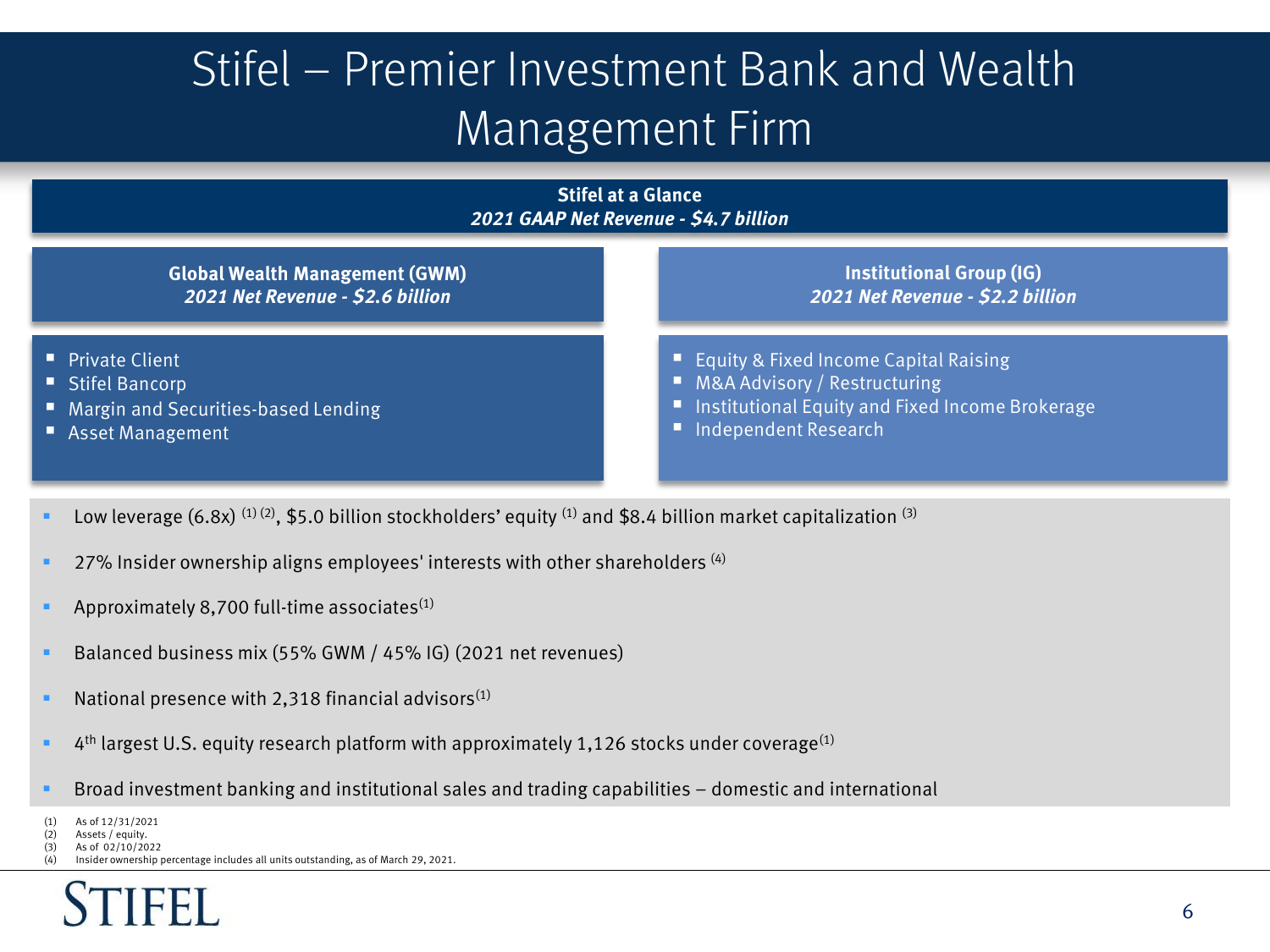### Leading broker-dealer providing wealth management and institutional services to consumers and companies

 $\boxtimes$  Stability (financial & personnel)

 $\boxtimes$  Size / scale  $\boxtimes$  Firm focus

 $\boxtimes$  Trading

 $\boxtimes$  Retail

 $\boxtimes$  Large distribution

 $\boxtimes$  Outstanding research



 $\boxtimes$  Trading  $\nabla$  Retail

#### **Issues**

- **E** Lack of focus
- $\overline{\mathbf{x}}$  Banker turnover
- $\boxtimes$  Lack of commitment
- **E** Research indifference
- $\triangleright$  Lack of growth investors

#### Bulge Bracket Boutique

- $\boxtimes$  Firm focus
- Good research
- Growth investor access

#### **Issues**

- $\boxtimes$  Financial / firm stability
- $\boxtimes$  Trading support
- $E$  Few with retail

- **4<sup>th</sup> LARGEST** provider of U.S. equity research
- $\blacksquare$   $\Delta^{th}$  LARGEST U.S. investment bank by U.S. equity trading volume outside of the Bulge Bracket firms(1)
- **EULL SERVICE** investment banking with expertise across products and industry sectors
- **ACCESS TO** top ten private client platform
- (1) Based on 2021 U.S. trading volume per Bloomberg, as of 12/31/2021

(2) Source: Publicly available information for U.S. brokerage networks. Includes investment banks only.

(3) Morgan Stanley brokers based on 12/31/2020 results as the firm no longer reports number of Financial Advisors.

### Institutional Management

#### #7 Largest Retail Brokerage Network(2)

| Rank | Firm                                            | <b>Brokers</b> |
|------|-------------------------------------------------|----------------|
| 1    | Bank of America Merrill Lynch                   | 18,846         |
| 2    | Morgan Stanley Wealth Management <sup>(3)</sup> | 15,950         |
| 3    | Wells Fargo Securities                          | 12,367         |
| 4    | Raymond James Financial                         | 8.464          |
| 5    | UBS                                             | 6,218          |
| 6    | JPMorgan                                        | 2,738          |
| 7    | Stifel Financial Corp.                          | 2,318          |
| 8    | Oppenheimer & Co.                               | 996            |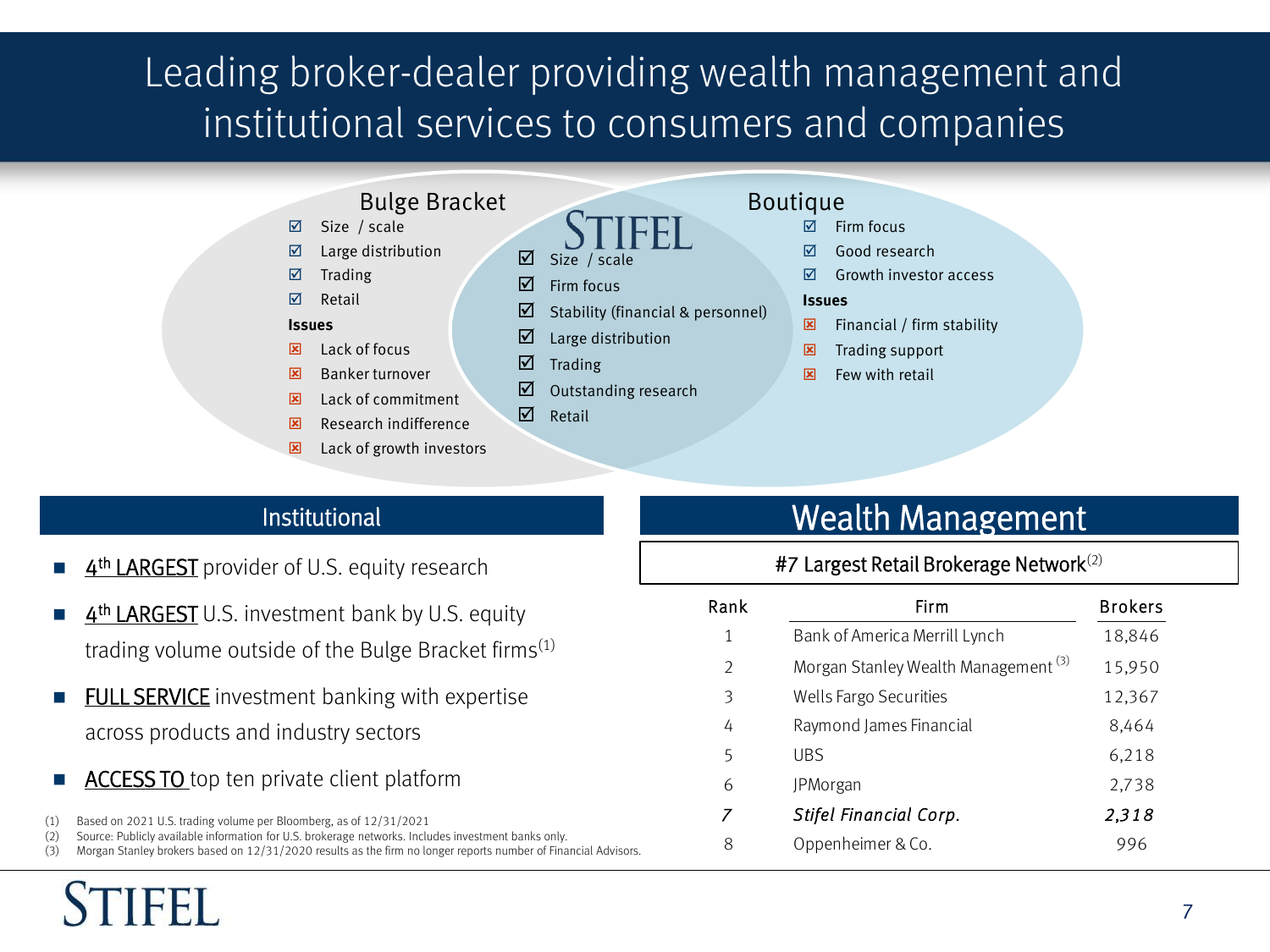# Global Wealth Management (GWM)

### *Provides Securities Brokerage Services and Stifel Bank Products*

- Grown from 600+ financial advisors in 2005 to 2,318 financial advisors currently
- **Proven organic growth and acquirer of private client** business
- Strategy of recruiting experienced advisors with established client relationships
- Expanding U.S. footprint through employee & independent financial advisor channels

### Overview National Presence





### Net Revenues (\$MM) Net Revenues (\$MM)

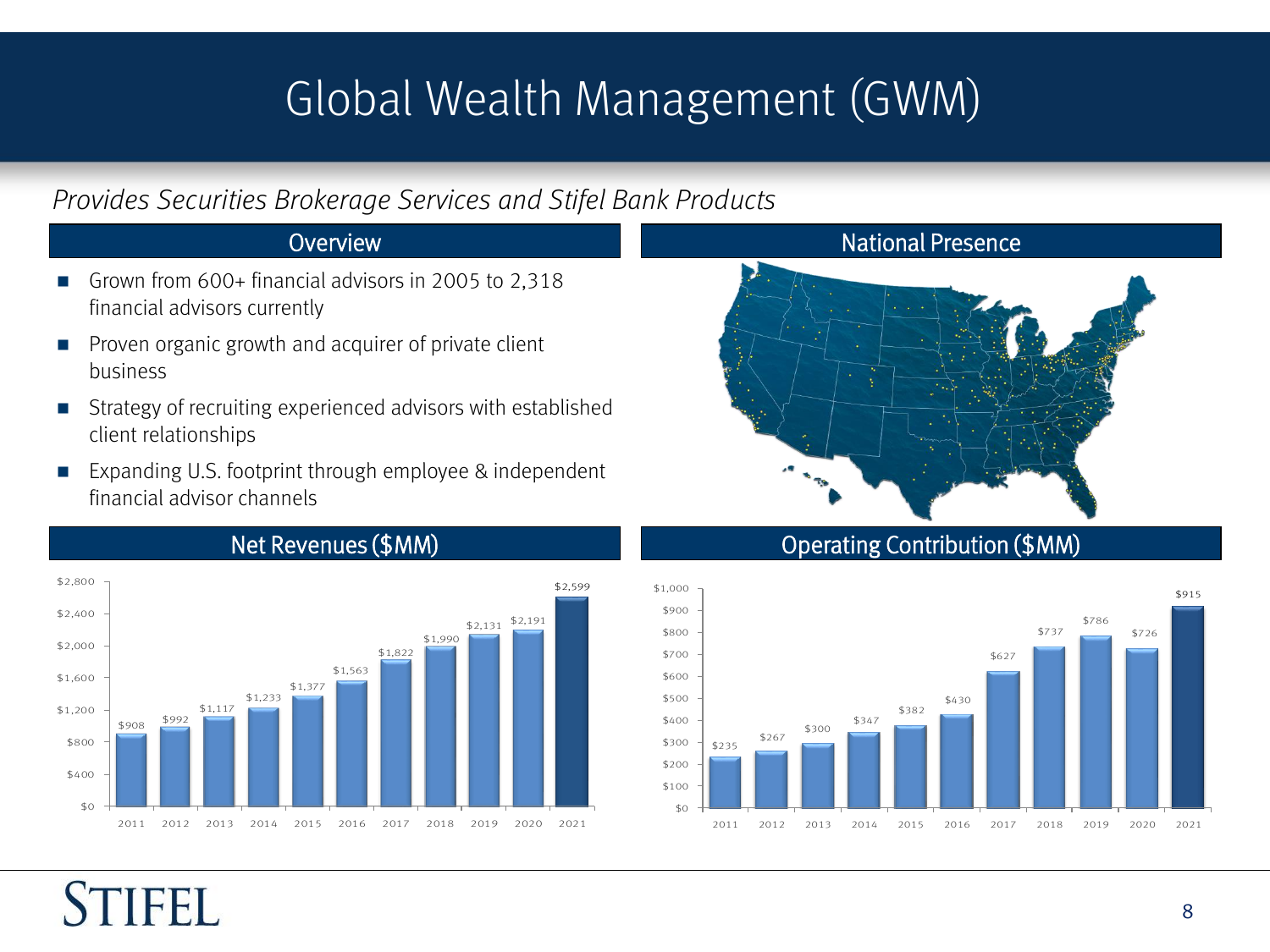# GWM – Stifel Bancorp, Inc.

- Acquired FirstService Bank, a St. Louis-based, Missourichartered commercial bank, in April 2007
- Stifel Financial became a bank holding company and financial services holding company
- Substantial Balance sheet growth with low-risk assets
- **Funded by Stifel Nicolaus client deposits**
- **Maintain high levels of liquidity**

| <b>Overview</b>                    | Key Statistics (millions) <sup>(1)(2)</sup> |          |  |
|------------------------------------|---------------------------------------------|----------|--|
| Bank, a St. Louis-based, Missouri- | Total assets                                | \$25,074 |  |
| bank, in April 2007                | Total deposits                              | 23,280   |  |
| e a bank holding company and       | Total equity                                | 1,721    |  |
| ling company                       | <b>ROAA</b>                                 | 1.35%    |  |
| heet growth with low-risk assets   | <b>ROAE</b>                                 | 19.30%   |  |
| aus client deposits                | Tier 1 Risk Based Capital                   | 10.60%   |  |
| f liquidity                        | Tier 1 Leverage                             | 7.10%    |  |
|                                    | NPAs/Assets                                 | 0.07%    |  |



Note: Key Statistic Data as of 12/31/2021.

- (1) ROAA, ROAE, as well as Tier 1 capital ratios specific to Stifel Bank & Trust
- (2) NPAs include: nonaccrual loans, restructured loans, loans 90+ days past due, and other real estate owned.
- (3) Other includes construction and land, consumer loans, and home equity lines of credit.